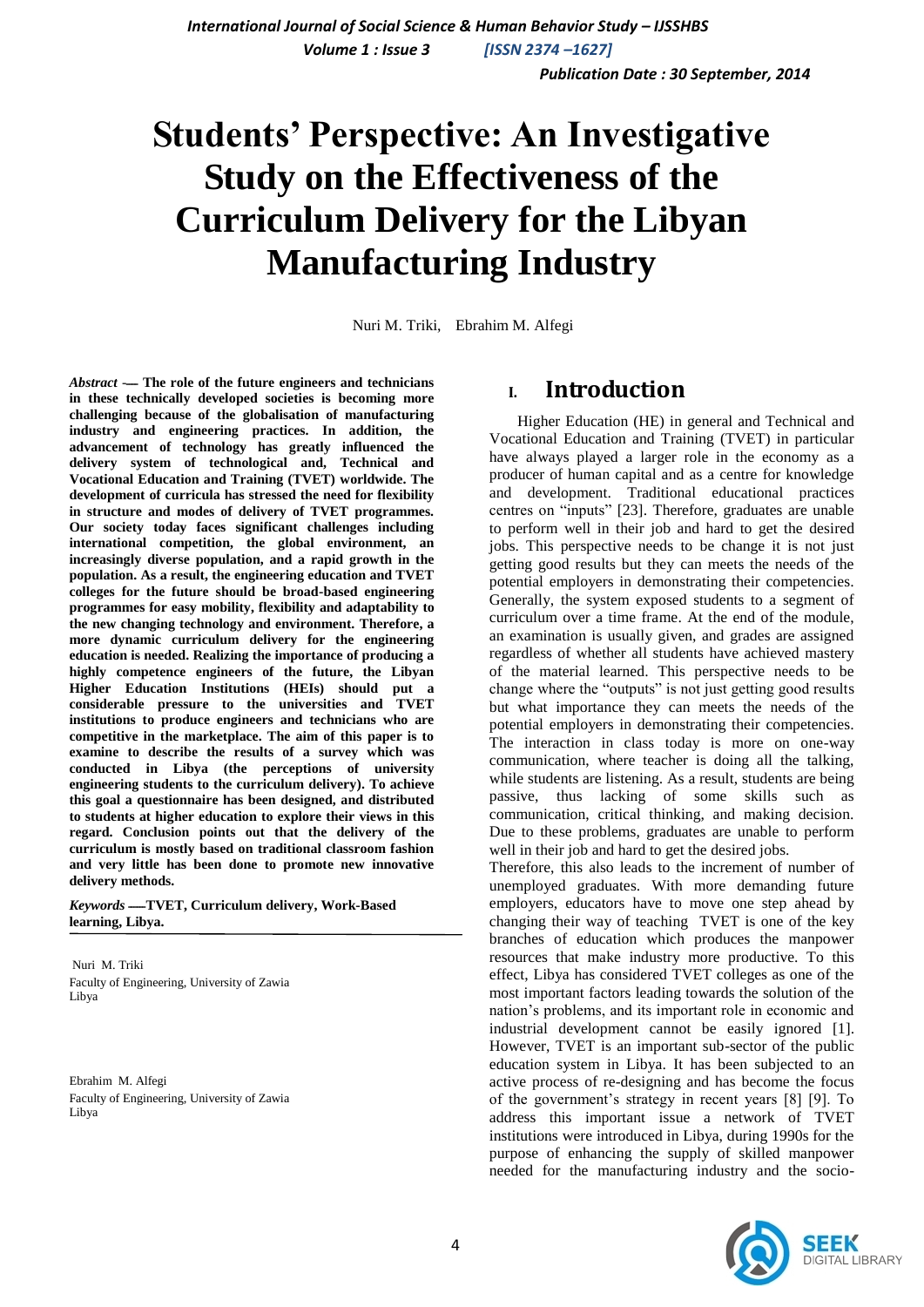### *International Journal of Social Science & Human Behavior Study – IJSSHBS*

 *Volume 1 : Issue 3 [ISSN 2374 –1627]*

#### *Publication Date : 30 September, 2014*

economic transformation plans. The TVET colleges are post-secondary institutions and offer theoretical and practical based curriculum. The main objective of these institutions is to provide highly qualified human resource to fulfil the requirements of the socio-economic development plans [11].

### **II. Curriculum Delivery**

Providers of TVET should use a wide range of delivery methods including part time, full time, flexible learning, work-based learning, distance and open learning to accommodate the diverse needs of the learners and their learning styles. There have been many significant researches on developing new methods of delivering engineering programmes. These include Work-Based Learning (WBL), [19], Project/Problem Based Learning (PBL), Open/Distance Learning, [5] and Learning Contracts [15]. PBL is generally regarded as a new method for engineering education [12]. The key assumption of PBL is that learning begins by dealing with problems which happen in the professional environment [21]. In general, they argue that, this method seems to be a beneficial and promising approach to help students with deep reflection in order to develop process competencies in a PBL setting. Experiential learning is a theoretical root for PBL approach. Nonetheless, not all PBL approaches were built on the same experiential learning theories. For example, in Denmark, the PBL approach was built on Dewey"s theories of experiential learning. Other PBL approaches built on Kolb and other theories of experiential learning [12]**.** This diversity does not bring significant differences among various PBL approaches practiced around the globe. The key point here is that PBL is widely accepted as the most practical approach for experiential learning particularly in terms of developing the generic and humanistic skills of the students [18]. The study finding shows that the PBL method has successfully developed many of the essential humanistic skills of the students [18]. This study is among a number of studies conducted purposely to prove the effectiveness of a systematic PBL approach that could enhance not only the academic but also the generic part of the learning. The work-based learning specifies work-related learning opportunities unique to the workplace that enables students to apply the academic and occupational knowledge, skills and attitudes they have obtained in the classroom [6]. According to [16], the *"concept of Webbased experiments has revolutionised engineering laboratory and practical work"* (p. 213).

### **III. Methodology**

Data used in this study were based on a survey data conducted among nine (HEIs) (Universities/Institutions) in Libya. So as to meet the objectives of this study, quantitative data using a questionnaire was generated to obtain information to examine phenomenon under investigation. The questionnaire aimed to elicit the students" perception of the skills and knowledge they are acquiring during their study in different Libyan Higher

Education Institutions (HEIs). The questionnaire used a six-point Likert scale style format. This format allows the students and engineers to place themselves on an attitude continuum for each statement-running from (1=Strongly Disagree to 6= Strongly Agree) [17]. The sample size was 625 for students, and this represented a high response rate (85% for students). The results of curriculum delivery was analysed and are presented in this paper.

## **IV. Result Of Curriculum Delivery And Discussion**

### *A. Students' Perception*

#### **(Q1). Timetable Design in Relation to Accommodating Students Needs**

The researcher believes that this question (Q.1) is considered an important factor to students since curricula are central to the process of their education. Appropriately designed timetable would serve students' best interest and accommodate their needs in terms of hours of attendance at the course. Furthermore, appropriately designed timetable can lead to increasing students' satisfaction, and also helps sustain high academic and quality standards, as it ensures full attendance by students and motivates them to approach their studies proactively rather than reactively. However, (58.1%) of them expressed their disagreement with the statement; whereas 41.9% of them agreed with the statement.

This clearly indicates that the timetable was not adequately designed to cater for accommodating students' needs. It can also be argued that students had no say in designing the timetable, which reflects the top-down bureaucratic approach to designing timetable. From the researcher"s own experience, timetables are designed by the departments concerned or in coordination with other departments and given to students without involving them in this practice.

#### **(Q2). Availability of Tutors to Help Students**

Students were also asked in Q.2 whether their tutors are available to help them. This is an important issue due to the fact that interaction and aspects of interaction between students and their tutors is well established as an important feature of the learning process [22]. The literature [3] [10] [14] clearly shows that this is one of the key concepts in education as well as in open and distance learning research. The majority of the students (68.2%) agreed with the statement. It can be argued that tutors are available to most students when they need help. Those who disagreed with the statement might, have not interacted with their tutors, possibly due to inappropriate design of the timetable, or even some of them failing to regularly attend their lectures or tutorial sessions. The researcher, from his experience as a student, believes that students require continual tutor support to keep them involved in their studies as well as to help motivate them, which eventually leads to students' satisfaction with the course they study and become more active in classroom

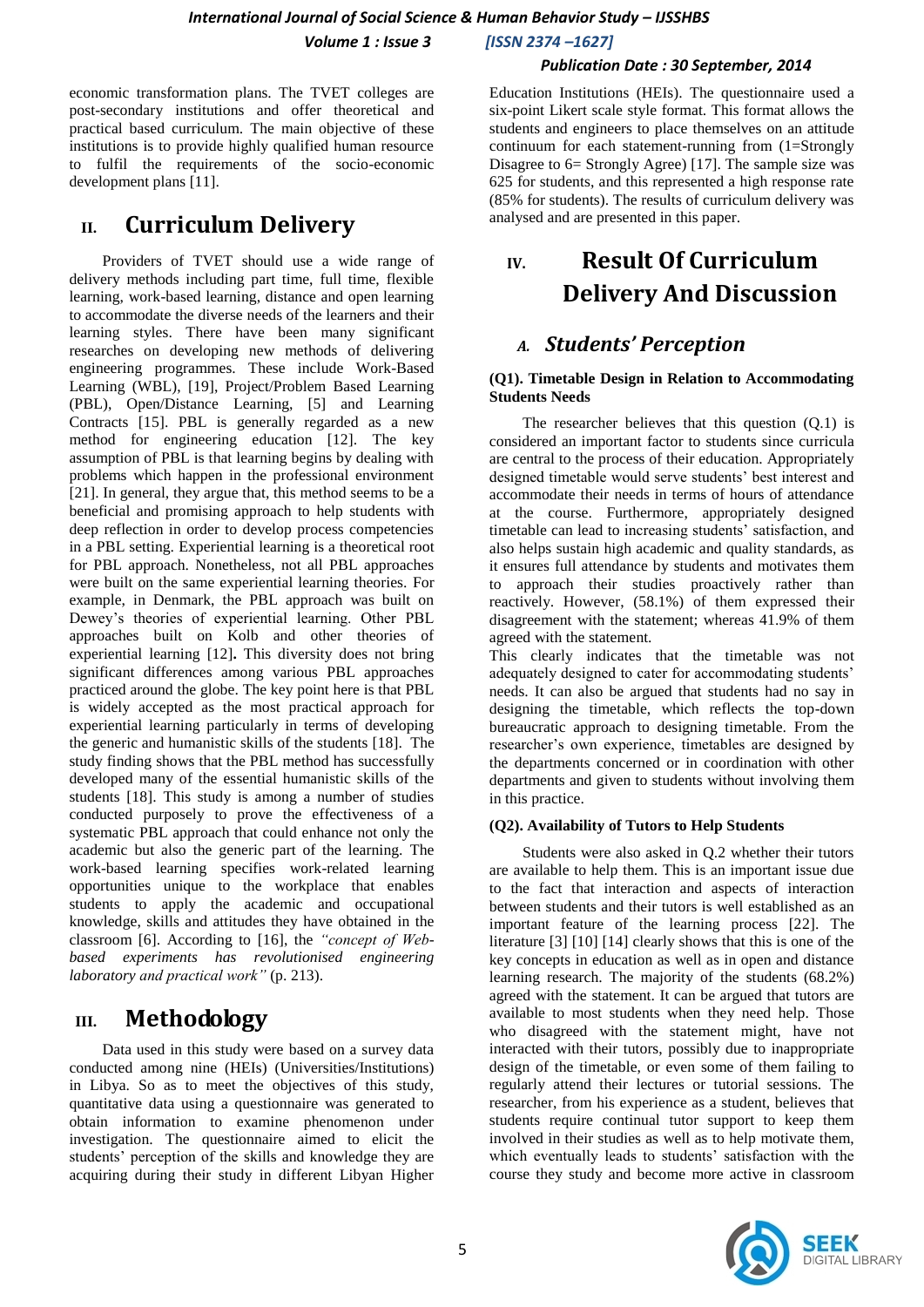#### *International Journal of Social Science & Human Behavior Study – IJSSHBS Volume 1 : Issue 3 [ISSN 2374 –1627]*

#### *Publication Date : 30 September, 2014*

discussions and tutorial sessions. The availability of tutors is important in that students can maintain contact with them and ask questions during that contact, whether during a lecture or during tutorial sessions.

#### **(Q3). Appropriate Allocation of Tutorial Sessions**

Respondent students were asked (Q.3) whether their tutorial sessions are appropriately allocated. This is an important issue, as it related to timetable design. More students disagreed (37.6%) than agreed (27.7%) with the statement. Students were also more inclined to strongly disagree than strongly agree with the statement. Data in this question also indicate that more students (34.7% of the sample) were indecisive in their response, either slightly agreeing or slightly disagreeing with the statement. This indicates that tutorial sessions have not been appropriately allocated.

This pattern of response is consistent with that relating to improper timetable design (see Q.1 above); whereby more students also indicated their disagreement with proper timetable design to accommodate their needs than those agreeing with that statement. This finding and that analysed in (Q.1) above, clearly indicate that it is necessary to involve students in designing timetables to accommodate their needs.

#### **(Q4). Availability of Study Materials**

Students were also asked whether or not study materials are available in the library (Q.4). The majority (61.9%) of them expressed their disagreement with the statement. This is an important issue for university students to have textbooks, academic and professional journals and other materials relevant to their study available for them. They are required by students to read about the lectures delivered, as well as by academic staff members to prepare their notes and lectures. The pattern of responses clearly indicates that such study materials are not available in quantities that students can have access to them. This is evidence that the library cannot meet the academic needs of most students.

It may also point to poor access to the Internet and academic websites to obtain study material needed. The researcher believes that economic transactions imposed against Libya for almost three decades have contributed to this poor availability of study materials. This has resulted in reliance on old, some obsolete literature and denying students and staff to investigate and familiarise themselves with more recent developments in various spheres of knowledge.

#### **(Q5). Use of Modern Technologies by Lecturers to Deliver their Modules**

With regard to their lecturers using modern technologies in the delivery of their modules (Q.5), more than half of students (52.8% of the sample) agreed with the statement, whereas 47.2% of them disagreed with the statement. This may indicate that not all lecturers have access to modern technologies (computers, the Internet, etc.) to help them prepare their lectures and deliver their module, and possibly that lecturers in some of the institutions involved in the study have access to modern technology, whereas others in other institutions may have

a limited access, or very poor access to such modern technologies. This might be a factor in lectures not delivered to students up to the standard required; hence not including recent developments concerning some courses. Generally the student"s views that the role of teachers input in teaching is still important and relevant. Especially concerning the early part of their learning. Students illustrated that teacher centred learning is still needed such as theories and general topics should be taught before going into the application parts. In addition common basic subject should be thoroughly taught which also include general academic disciplines. The role of teachers also to trained the mind and promoting reasoning as to build critical thinking and experience. The researcher believes that such modern technologies should be available to both students and academic staff to help them in their study and in preparing lectures using most recent developments in their field of study. The researcher also believes that engineering practical work is currently more geared to using modern technologies to carry out experimental and applied work. It is also due to the UN sanctions that many Libyan educational institutions could not have access to modern technologies.

#### **(Q6). Promoting Student-Centred Learning**

Data shows that (Q.6) whether the delivery strategy gives them enough confidence to manage their study. Slightly less than two-fifths of the students (38.1%) agreed with the statement. A slightly more (39.4%), however, were not decisive in their responses, being either slightly disagreeing or slightly agreeing with the statement, and almost one quarter of them (22.6%) expressed their disagreement. This indicates that a large percentage of students were not sure whether or not the delivery strategy has given them enough confidence to manage their study. This is a serious problem that should be tackled by the departments concerned to boost the confidence of a large number of students to help them manage their studies. The researcher, from his experience, believes that the delivery strategy depends basically on dictating lectures by their tutors, mainly due to the shortage in the availability of study materials. This means that students depend on their tutors in providing lecture notes, and the delivery strategy is far from being a student-centred learning strategy. Again, this pattern is consistent with the limited or poor access of students to modern technologies and that many of their lecturers experience such limited or poor access to such technologies, as explained in (Q.5) above. Authors of [2] argue that the idea of independent learning or studentcentred learning has little place in the Libyan system. In the context of life-long learning, this is a matter of concern and reflects the 'spoon-feeding' approach where students merely memorise the information provided by the teachers. [22] showed that three main complaints received regarding graduates include lack of creativity, lack of initiatives, and poor communication skills. Due to these problems, graduates are unable to perform well in their job and hard to get the desired jobs. Thus, this also leads to the increment of number of unemployed graduates. With more demanding future employers, educators have to move one step ahead by changing their way of teaching.

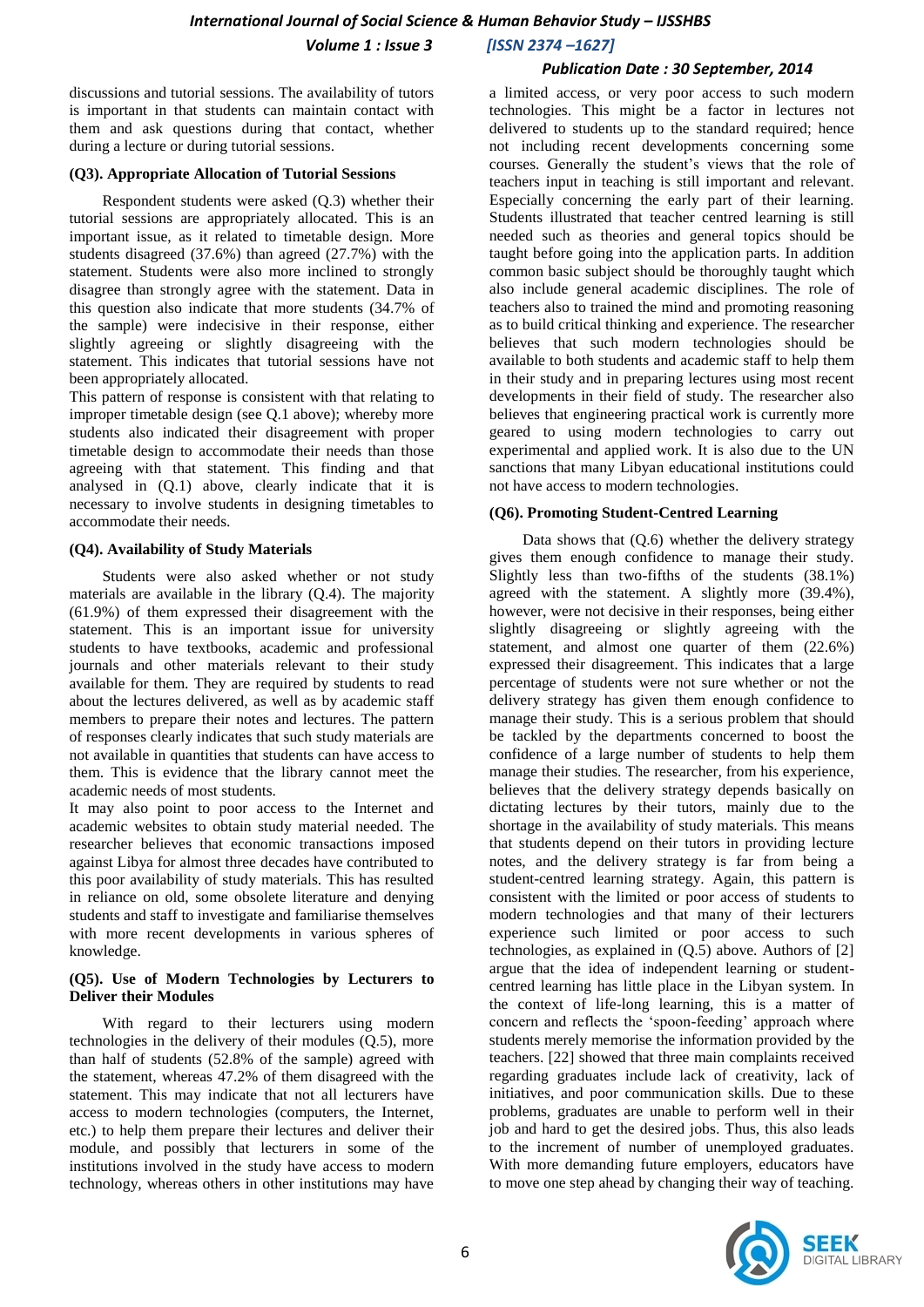#### *International Journal of Social Science & Human Behavior Study – IJSSHBS Volume 1 : Issue 3 [ISSN 2374 –1627]*

#### *Publication Date : 30 September, 2014*

Given these observations the general objectives of the study is to identify student"s view and perception of teaching whether the profound effectiveness of learning is based on teacher-centred or student-centred. Second to justify that there is a needs to change the approach of learning which is student-centred such as problem based learning or active learning [7]. On the other hand, teachers still play an important catalyst in teaching and creating learning among students.

#### **(Q7). Delivery of Practical (Laboratory) Classes**

Respondent students were also asked (Q.7) whether the laboratories are well equipped to deliver the practical part of the course. Practical (laboratory) work is vital for engineering students where students can apply theory in practice and prepare them for their future career. It seems that there had been more disagreement (39.4%) than agreement (30.0%) with this statement. Data illustrated in also indicate that more students (30.7% of the sample) were indecisive in their response, being either slightly agreeing or slightly disagreeing with the statement. This is evidence that the laboratories are poorly equipped and do not meet students" needs and requirements of practical lessons. This pattern of response clearly indicates that the study is more theory than practice. This poor delivery of practical lessons does not help students develop their practical skills and adequately qualify for future work.

According to [2] in general there is no enough equipment and facilities in some institutions (such as computers and laboratories, etc.) also he found clear evidence of the reported feeling that educational technology was not well integrated into classroom instruction. Authors of [13] suggests that laboratory work in engineering education can certainly influence students' learning skills and can also help in understanding important concepts in the course.

However, laboratory procedures are vital learning tools in engineering and technology education that can be used to increase experimental instruction in engineering courses. As a result, laboratory accreditation is a very important and essential factor in the quality of engineering education [20]. Authors of [20] also add that engineering students need to be prepared for the increasing use of advanced and appropriate technology in their future workplaces. Moreover, the education system lacked adequate facilities, such as libraries and laboratories, especially in the science sections [4].

#### **(Q8). Availability of Suitably and Appropriately Equipped Lecture Theatres/Room**

When asked whether their lecture theatres/rooms are suitable and appropriately equipped (Q.8), most students (44.0% of the sample) disagreed with the statement, whereas one-quarter of them agreed with it. A slightly more (30.4%), however, were not decisive in their responses, being either slightly disagreeing or slightly agreeing with the statement. Here again, there had been more strong disagreement than strong agreement. This statement ties up with the statement above (Q.7). It seems that higher educational institutions involved in the study are poorly equipped with lecture theatres/rooms, as well as poorly equipped with laboratories. According to [23]

lecturing is an important aspect of university instruction; it is not necessarily the only or best way of engaging students in the ideas and information This poor availability of such vital facilities would reflect negatively on students" attainment and preparation for employment. Lecture theatres/rooms, for example, are not properly equipped with Overhead Projectors (OHPs), or linked to the Internet; simply put, they are not fitted with the basic modern technologies to facilitate the delivery of lectures to students.

#### **(Q9). School Support to Learners with Diverse Backgrounds**

Students were finally asked (Q.9) whether their school provides support to learners with diverse background. Most respondent student (62.1%) expressed their disagreement with the statement. This is a clear indication that schools failed to support learners with diverse backgrounds. This pattern is consistent with previous questions that expressed concerning (Q.6), whereby the delivery strategy did not give many students enough confidence to manage their study. For example, there are no special arrangements for disabled students to use the school facilities, or the library; this would discourage people with certain physical disability to join higher education.

### **V. Conclusion**

In summary, to impose a certain education system without taking into account the diversity and the aspirations of those for whom it is designed, is to go against the nucleus of human beings, and their intellectual and cultural aspects. Thus from the findings it is clearly defined by the students that they need a new paradigm in the way they want to learn. The role of teacher is still needed in departing the fundamentals of the subject they learned. However, the learning culture that was in place all this years was almost exclusively teacher led, there was passivity among the students , a practice of routine learning was rampant, with little reliance on creativity, initiative and independency. In addition, one critical way to improve the generic skills of the students is to opt for a proper approach in teaching and learning called the experiential learning in which learning centred around the students rather than lecturers. Unfortunately, most of the public universities are still prone to the rampant utilisation of lecturer-centred teaching and learning approaches. They are far from realising the important of studentcentred and experiential learning approaches in order to suit the needs of the students, the current knowledge and the technological advancement. Looking at Libya and the world at large has undergone rapid socio-political and economic change. This has direct implications for education. To meet these new needs, there is an urgent need to improve curriculum and their delivering and teaching and learning in the higher institutions of learning so that it become more responsive and action oriented vis vis students centred. This approach if properly implemented can lead to increased motivation to learn, greater retention of knowledge, deeper understanding, and more positive attitudes towards the subject being taught.